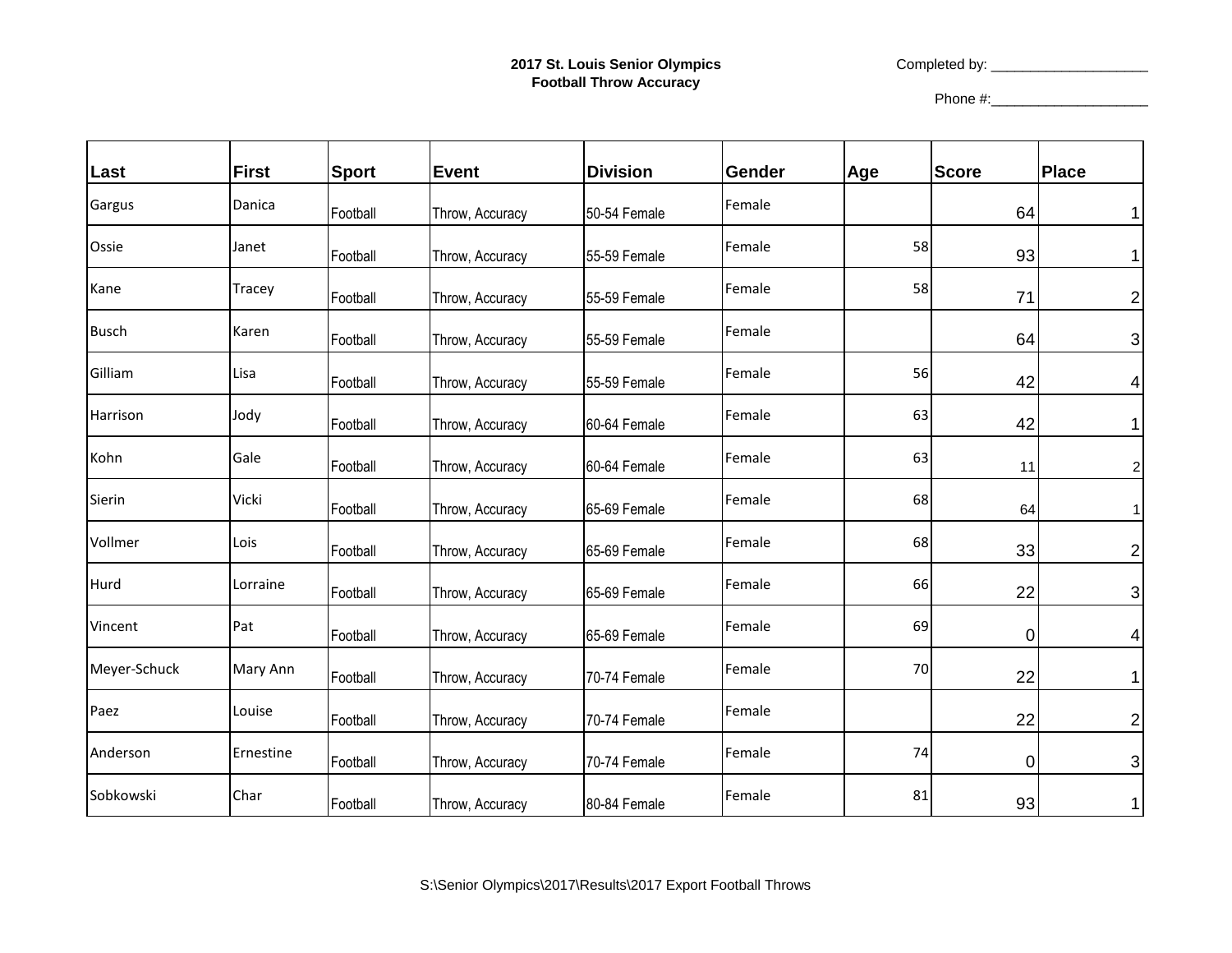Completed by: \_\_\_\_\_\_\_\_\_\_\_\_\_\_\_\_\_\_\_\_

| Hopgood           | Loretta | Football | Throw, Accuracy | 80-84 Female | Female | 80 | 73  | $\overline{c}$          |
|-------------------|---------|----------|-----------------|--------------|--------|----|-----|-------------------------|
| Walton            | Irene   | Football | Throw, Accuracy | 80-84 Female | Female | 82 | 62  | 3                       |
| Oligschlaeger     | Patrick | Football | Throw, Accuracy | 50-54 Male   | Male   | 52 | 102 | 1                       |
| kaminsky          | jason   | Football | Throw, Accuracy | 55-59 Male   | Male   | 56 | 82  | 1                       |
| Girard            | Thomas  | Football | Throw, Accuracy | 55-59 Male   | Male   | 56 | 82  | $\overline{\mathbf{c}}$ |
| Crabtree          | Richard | Football | Throw, Accuracy | 55-59 Male   | Male   | 58 | 51  | 3                       |
| <b>Hildred Sr</b> | Dwayne  | Football | Throw, Accuracy | 55-59 Male   | Male   | 58 | 51  | 4                       |
| Williams          | Michael | Football | Throw, Accuracy | 55-59 Male   | Male   | 56 | 40  | 5                       |
| Jelinek           | John    | Football | Throw, Accuracy | 55-59 Male   | Male   | 57 | 31  | 6                       |
| Youngblood        | Stan    | Football | Throw, Accuracy | 60-64 Male   | Male   | 62 | 102 | 1                       |
| Amend             | Rick    | Football | Throw, Accuracy | 60-64 Male   | Male   | 64 | 82  | $\overline{\mathbf{c}}$ |
| Schwartz          | Scott   | Football | Throw, Accuracy | 60-64 Male   | Male   | 61 | 51  | 3                       |
| Keane             | James   | Football | Throw, Accuracy | 60-64 Male   | Male   | 61 | 31  | 4                       |
| Le Claire         | Gary    | Football | Throw, Accuracy | 65-69 Male   | Male   | 65 | 71  | 1                       |
| Beckman           | Ron     | Football | Throw, Accuracy | 65-69 Male   | Male   | 67 | 62  | 2                       |
| Narzinski         | Daniel  | Football | Throw, Accuracy | 65-69 Male   | Male   | 67 | 53  | 3                       |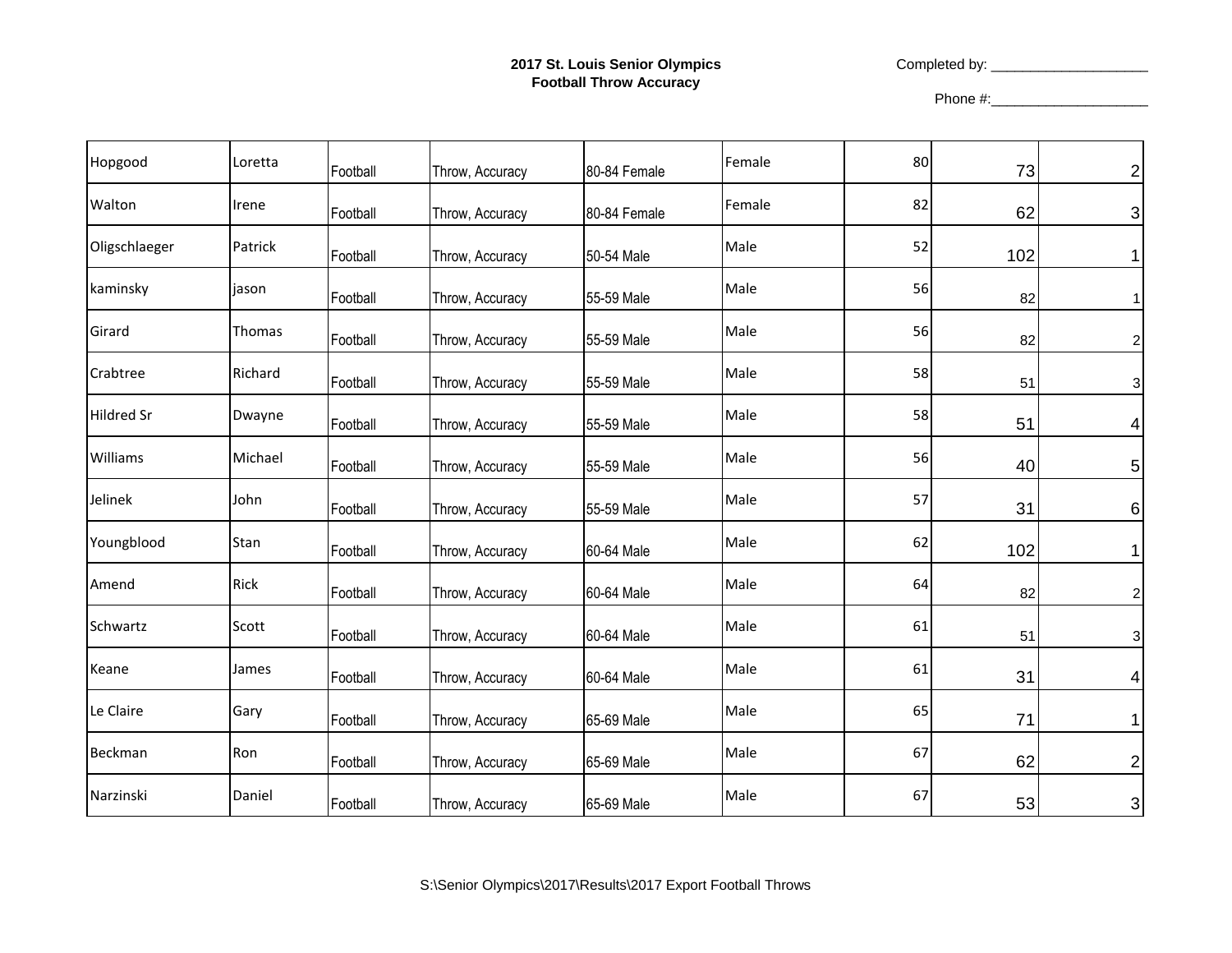## **2017 St. Louis Senior Olympics Football Throw Accuracy**

Completed by: \_\_\_\_\_\_\_\_\_\_\_\_\_\_\_\_\_\_\_\_

| Rehling         | Dennis  | Football | Throw, Accuracy | 65-69 Male | Male | 66 | 51  | 4                       |
|-----------------|---------|----------|-----------------|------------|------|----|-----|-------------------------|
| Tullman         | Jim     | Football | Throw, Accuracy | 65-69 Male | Male | 68 | 42  | 5                       |
| Tylka           | Dave    | Football | Throw, Accuracy | 65-69 Male | Male | 68 | 22  | 6                       |
| Ruh             | George  | Football | Throw, Accuracy | 70-74 Male | Male | 74 | 102 | 1                       |
| Hood            | David   | Football | Throw, Accuracy | 70-74 Male | Male | 73 | 73  | $\overline{\mathbf{c}}$ |
| Wang            | Chien   | Football | Throw, Accuracy | 70-74 Male | Male | 74 | 42  | 3                       |
| Rhyner          | Richard | Football | Throw, Accuracy | 70-74 Male | Male | 72 | 31  | 4                       |
| Eckert          | Kenneth | Football | Throw, Accuracy | 70-74 Male | Male | 73 | 11  | 5                       |
| Cullinane       | Michael | Football | Throw, Accuracy | 75-79 Male | Male | 79 | 104 | 1                       |
| Soragham        | Joseph  | Football | Throw, Accuracy | 75-79 Male | Male | 76 | 84  | 2                       |
| Syrup           | Ed      | Football | Throw, Accuracy | 75-79 Male | Male | 77 | 53  | 3                       |
| Paez            | Sal     | Football | Throw, Accuracy | 75-79 Male | Male |    | 42  | 4                       |
| Jackson         | James   | Football | Throw, Accuracy | 80-84 Male | Male | 82 | 104 | 1                       |
| <b>Britt</b>    | Pat     | Football | Throw, Accuracy | 80-84 Male | Male | 80 | 64  | 2                       |
| <b>Skilling</b> | Jack    | Football | Throw, Accuracy | 80-84 Male | Male | 80 | 11  | 3                       |
| Cannon          | William | Football | Throw, Accuracy | 85-89 Male | Male | 86 | 93  | 1                       |